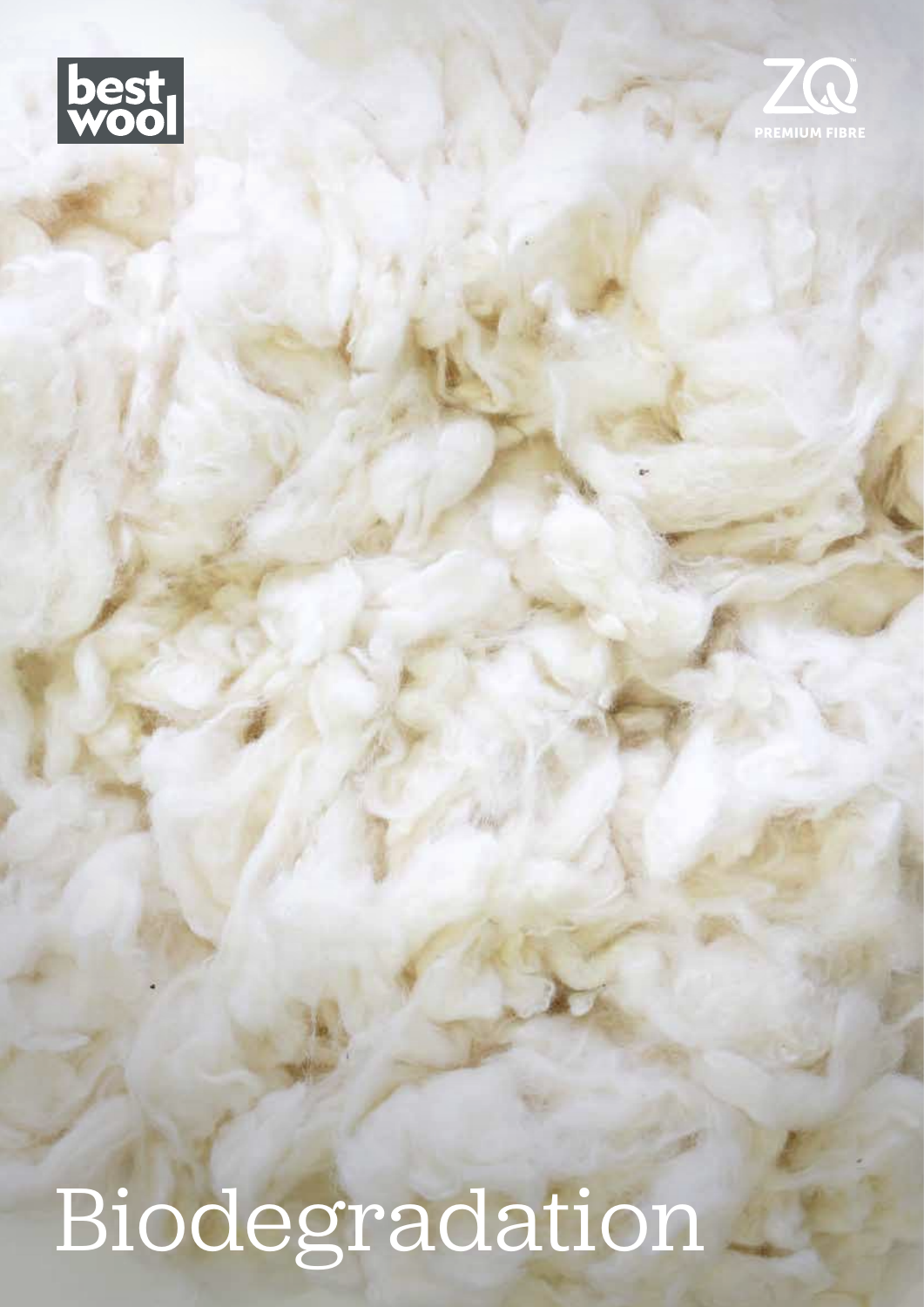# INTRODUCTION

The growing social consciousness of both consumers and retailers has created demand for eco-friendly products. Consumers want to know where their products are sourced from, and their associated social and environmental impact. This demand has lead Best Wool to provide more sustainable product options and to take into consideration the cradle-tocradle philosophy and ability of textiles to be recycled, downcycled or disposed of in an environmentally effective way.

Biodeterioration, or biodegradation, can be defined as 'any undesirable change in the properties of a material caused by the vital activities of organisms' (Hueck 1965, 1968). Natural protein and cellulosic materials such as wool, hair, cotton and flax will readily biodegrade.

This process is accelerated in aerobic conditions where both available oxygen and moisture are present, in combination with a favourable temperature and pH range. In comparison, synthetic materials do not readily biodegrade and, if buried in soil or land-filled, will remain intact for many years.

# WHY BIODEGRADATION IS IMPORTANT

In today's 'throwaway' society, the ability of a product to be composted, and to meet the 'cradle-to-cradle' philosophy is far more environmentally friendly for us today and the future of our planet.

Best Wool choose to use ZQ Premium wool in their carpets - a high performance, naturally biodegradable fibre that meets consumers' demands for quality and environmental performance and true circularity.

# THE RESEARCH

In an endeavour to understand and compare the biodegradation behaviour of a range of natural and synthetic textiles, a wool and synthetic carpet were individually buried in soil and excavated at regular intervals over a nine-month duration. More specifically, the objective of this research was to determine the effect that fabric mass has on the degradation time and behaviour of a natural compared to synthetic carpet.



*Wool carpet at 9 months burial*



*Nylon carpet at 9 months burial*

The buried carpets cleared demonstrated a significant difference in their biodegradation behaviour. The wool carpet lost around 30% of its mass over the nine-month burial period in comparison to the synthetic nylon carpet which did not degrade at all (Hamilton and Causer 2011).

Scanning electron microscopy of control wool fibre and after only 4 months burial clearly shows the biodegradation process and the breaking down of the wool fibre structure.



*Control wool fibre*



*Wool fibre after 4 months burial*





*Wool carpet control Nylon carpet control*